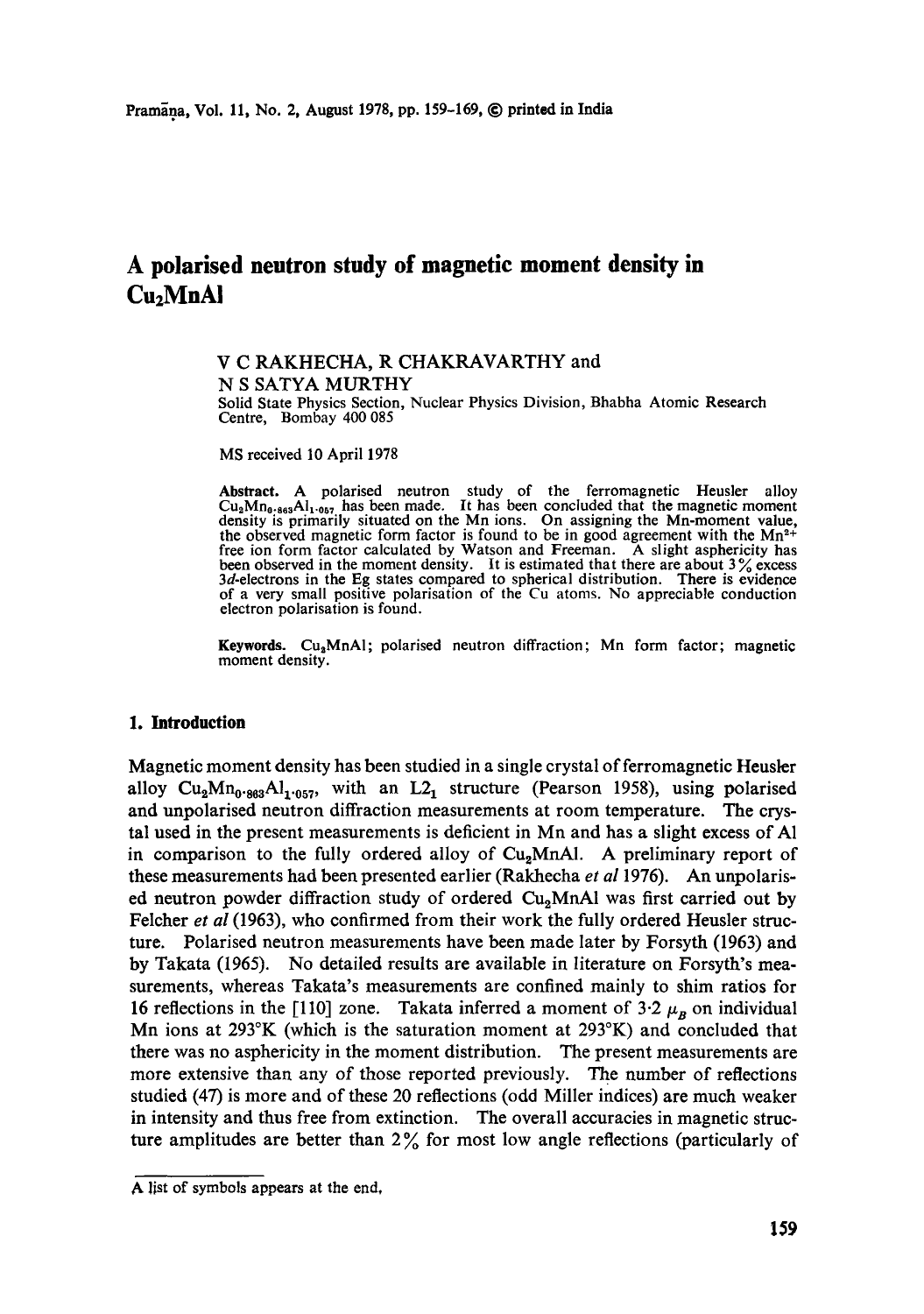odd indices) and it has been possible to determine the asphericity of moment density at the Mn sites.

# **2. Neutron structure amplitudes in Cu<sub>2</sub>MnAI**

The crystal structure consists of four interpenetrating fcc sublattices. The coordinates of the sites designated A, B, C and D are given in figure 1. The Mn-Site (Bsite) is a centre of inversion and the nuclear structure amplitudes *(N(hkl))* referred to this site as origin are real and fall into three categories having respectively three types of structure amplitudes (Webster 1969). One of these has odd Miller indices and the other two have even Miller indices with  $(h+k+l)/2$  even or odd. These are shown in table 1.

The magnetic structure amplitudes *(M(hkl))* are obtained by replacing the nuclear scattering amplitudes  $(b)$  for the individual sites by the respective magnetic amplitudes (p).



**Figure** 1. The Heusier L2 structure is shown along with the positions of sites designated  $A$ (Cu),  $B$ (Mn),  $C$ (Cu) and  $D$ (Al).

| Table 1. |  |  |  |  | Three types of reflections in $Cu2MnAl$ |  |  |
|----------|--|--|--|--|-----------------------------------------|--|--|
|----------|--|--|--|--|-----------------------------------------|--|--|

| hkl              | Reflection type | Structure amplitude* N(hkl)    |  |  |
|------------------|-----------------|--------------------------------|--|--|
| all odd          | I               | $4(b_B-b_D)$                   |  |  |
| all even         |                 |                                |  |  |
| $(h+k+l)/2$ odd  | п               | $4[(b_A+b_C)-(b_B+b_D)]$       |  |  |
| $(h+k+l)/2$ even | ш               | $4[(b_A + b_C) + (b_B + b_D)]$ |  |  |

\*For Cu<sub>2</sub>MnAl,  $b_A = b_C = b_C$ <sub>u</sub>,  $b_B = b_{Mn}$ ,  $b_D = b_{A1}$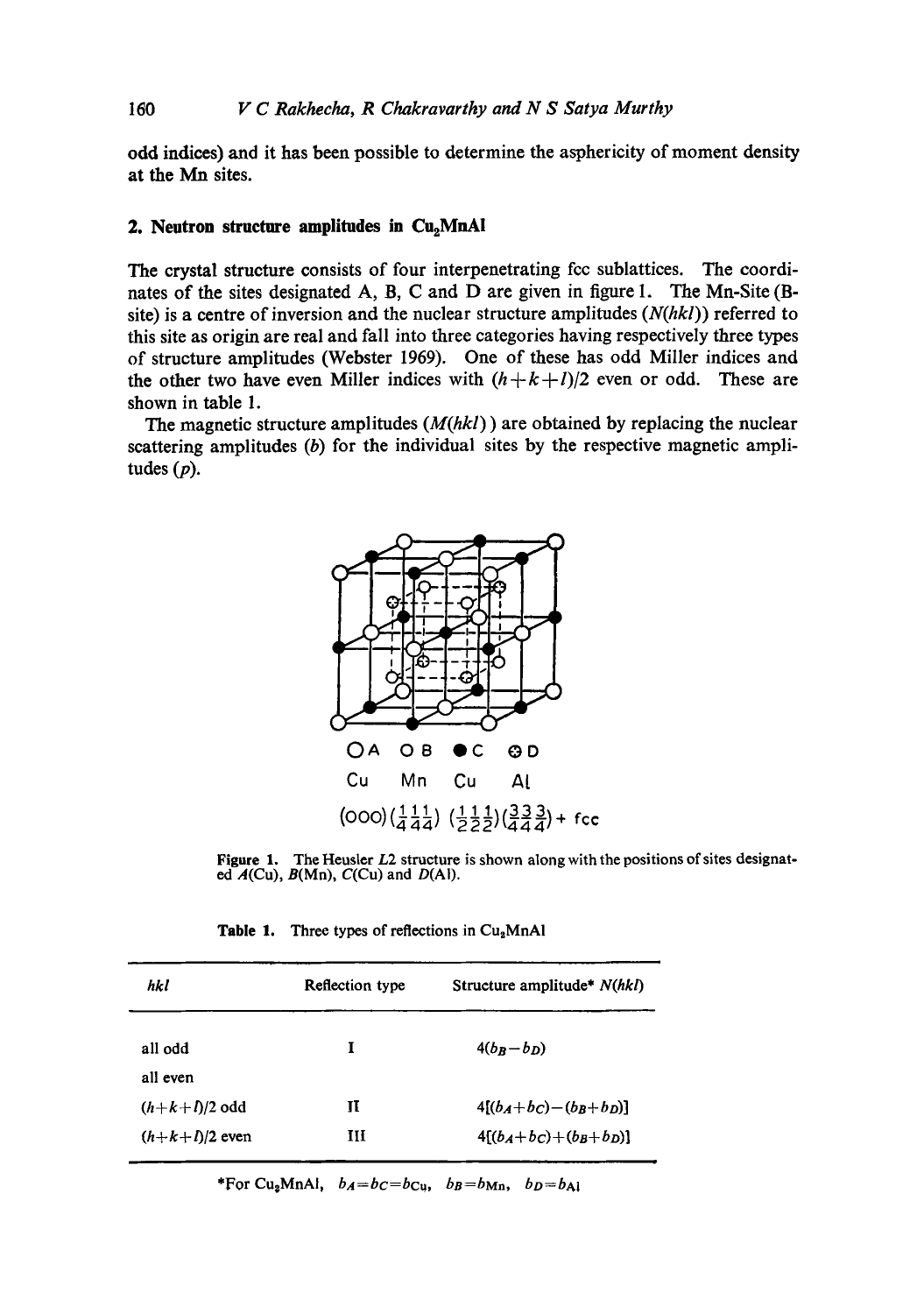#### **3. Experiment and analysis**

#### *3.1. Unpolarised neutron measurements*

The nuclear scattering parameters were determined from unpolarised neutron Bragg intensity measurements ( $\lambda = 1.24$ A) for 11 high-angle reflections in [110] zone. The crystal dimensions were  $1 \times 1 \times 10$  mm<sup>3</sup> with the long axis along [110]. The nuclear scattering lengths for Mn, Cu and Al were respectively taken as  $-0.37$ , 0.76 and 0.35  $\times$  10<sup>-12</sup> cm and the constraint

$$
2 \langle b_{\text{Cu}} \rangle + \langle b_{\text{Mn}} \rangle + \langle b_{\text{Al}} \rangle = 1.57 \times 10^{-12} \tag{1}
$$

was used from the known composition of the crystal. The average amplitudes (denoted by  $\langle \ldots \rangle$ ) for the Cu-, Mn- and Al sites were determined from the refinement for several fixed values of extinction parameter  $g$  in Zachariasen theory. The R factor was seen not to change significantly for g values as large as 1500 ( $R =$ 0.053 for  $g = 0$  and  $R = 0.051$  for  $g = 1500$ ) and thus the extinction was not established from these measurements. The extinction was ascertained to be negligible, however, from the polarised neutron data analysis as will be seen in the next section. The refined parameters are  $(g = 0)$ 

$$
\langle b_{\text{Cu}} \rangle = 0.75 \times 10^{-12} \text{ cm}
$$
  
\n
$$
\langle b_{\text{Mn}} \rangle = -0.29 \pm 0.01 \times 10^{-12} \text{ cm}
$$
  
\n
$$
\langle b_{\text{Al}} \rangle = 0.36 \pm 0.01 \times 10^{-12} \text{ cm}
$$
  
\n
$$
B = 1.20 \pm 0.02 \times 10^{-16} \text{ cm}^2
$$
 (2)

A lumped temperature factor was employed for all the sites. The average amplitudes for the Cu- and AI- sites differ only slightly from the Cu- and A1- amplitudes, and thus show that the disorder, ifany, is negligibly small. However, due to the presence of about  $2\%$  vacant sites and to the indicated errors on the deduced parameters, it is not possible to establish the precise nature of disorder.

#### 3.2. *Polarised neutron measurements*

Three samples cut from the same parent crystal were employed in the polarised neutron measurement (wavelength  $\lambda = 0.92 \text{ Å}$ , polarisation efficiency  $P = 0.93$ , flipping efficiency  $f = 0.99$ . The crystals were nearly parallelopiped in shape, about 1 mm thick and 10 mm long. They were polished using fine emery paper but tended to blacken slightly with the passage of time. A saturating magnetic field of 8 kOe was used throughout the measurements. The long axis for the three cyrstals was respectively along [100], [110] and [112] directions. Polarisation ratios were measured for 47 independent reflections in these three zones. Ratios for most reflections were measured for at least two equivalents in the same zone. Also most reflections common to different zones were measured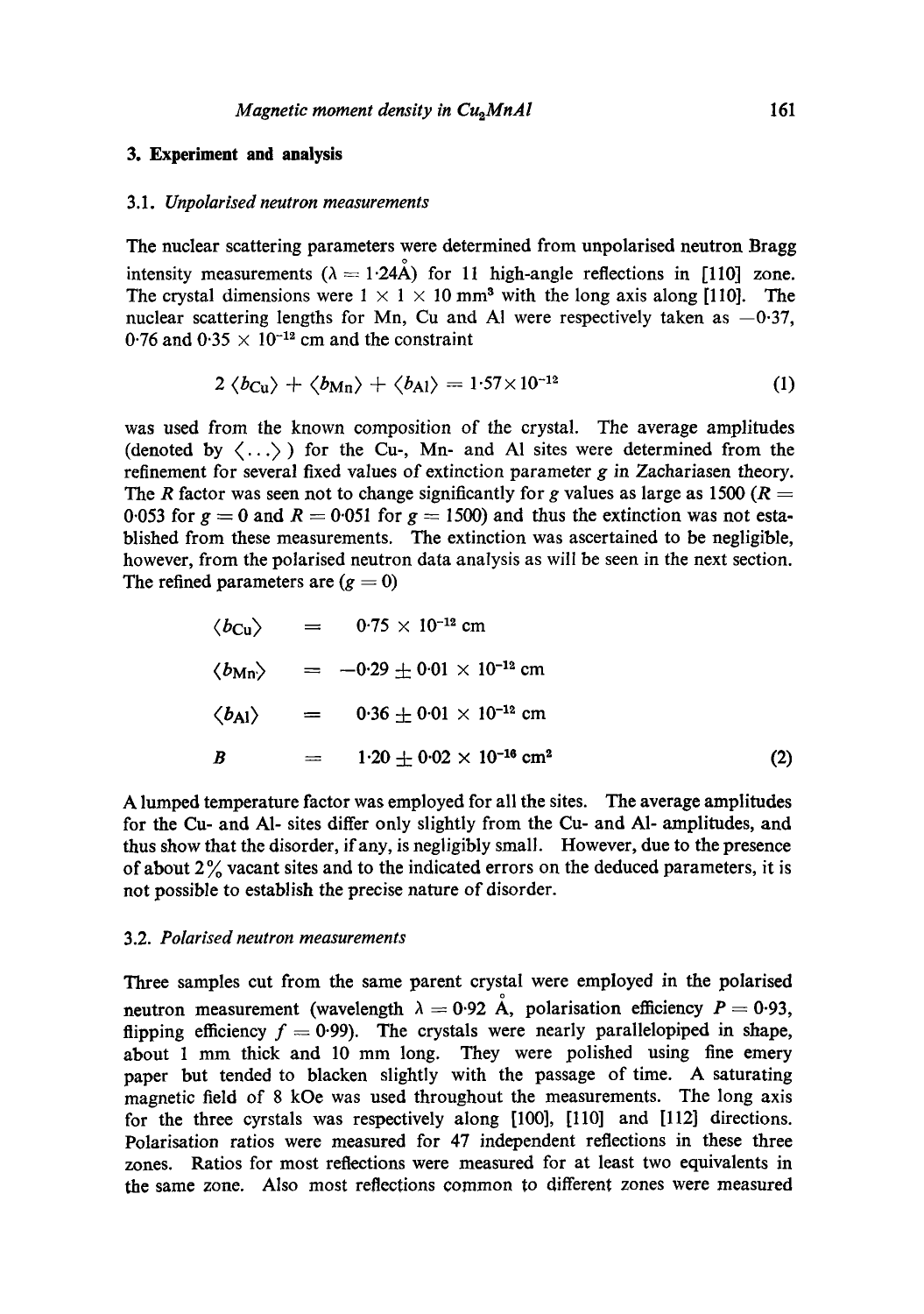separately to detect any multiple Bragg effects. Some variation was observed in the ratios for some reflections from measurement to measurement, in the same zone and in different zones, owing possibly to the latter effect.

The  $\gamma$  (=M/N) values were derived for individual measurements for  $g = 0$  and by taking the beam depolarisation\* in the sample to be  $1\%$  per mm. The y values of the three groups of reflections (table 1) are plotted in figures 2 (a-c) as a function of sin  $\theta/\lambda$  ( $\theta$  = Bragg angle). They show a nearly smooth behaviour. The size of the bands for some reflections in these figures show the spread of their observed values. The spread is somewhat large for (220), (222) and (400) but for (200) the value is the same in both [001] and [110] zones. In the former the spread could possibly arise from multiple Bragg effects. The reflections with odd indices are the weakest in intensity and therefore the extinction is also the least important for these reflections. We expect that the behaviour of  $\gamma$  values for these reflections should closely represent the experimental Mn form factor apart from normalisation. In figure 2a, we have plotted alongside the experimental points, the  $Mn^{2+}$  free ion form factor of Watson and Freeman (1961), multiplied by a scaling factor of 1.23. It is seen clearly that the free ion scaled curve matches the experimental points very well. If no depolarisation is considered the [111] value is about  $7\frac{9}{9}$  lower and that of (311) by about  $1\%$ . This sensitivity of (111) reflection to depolarisation has been used to fix the depolarisation value as pointed out in the foot note.

The  $\gamma$ -values for the even reflections with  $(h+k+l)/2$  odd also scale quite closely to the Mn<sup>2+</sup> form factor, particularly if the largest of the observed  $\gamma$ -values for (222) in [110] zone is considered (figure 2b). In the case of  $(h+k+l)/2$ =even, the experimental points do not scale to the  $Mn^{2+}$  curve so well; the two differ somewhat systematically (figure 2c). This, however, is not due to extinction because extinction-wise these reflections should have been equally affected as the other group of even reflections (because  $b_{\text{Mn}}+b_{\text{Al}}$  is very small and all even reflections have almost the same nuclear structure factor). These reflections are order-independent and we may suspect that some contributions which cancel for  $(h+k+l)/2$  odd, do not do so here. The behaviour of  $\gamma$  for the three groups of reflections suggests that the magnetic moment is localised on the crystal sites with an  $Mn^{2+}$  free ion form factor. This latter fact is most clearly demonstrated from the odd reflections, which get a magnetic contribution only from the B-sites. The proportionality of the  $\gamma$  for the weaker odd reflections and the stronger even reflections (particularly  $(h+k+l)/2$  odd) shows also that the extinction correction is negligible.

#### 3.3. *Refinement of experimental M/N values: magnetic moments and asphericity*

In view of the non-perfect composition of the crystal we analysed the  $\gamma$ -values directly in terms of average nuclear scattering parameters, magnetic moments at different sites and model form factors. The g value for Cu<sub>2</sub>MnA1 is very close to  $2 (=2.01)$ 

<sup>\*(111)</sup> is a polarising reflection and the deduced *M/N* value for this reflection is very sensitive to the assumed depolarisation in the sample. (200) reflection which is very close in angle to (111) does not depend sensitively on depolarisation. This fact has been exploited in fixing the depolari-<br>sation value of 1% per mm in the sample so that the (111)  $\gamma$ -value falls on the scaled Mn<sup>2+</sup> form factor curve just as the (200) point does (see figures 2 (a-c) and the following text). The errors on  $M/N$  values have been deduced by assuming 0.5% error on P and f. The error due to the lack of depolarisation value is e which the assumed value of depolarisation represents the actual value will render this error to be even smaller.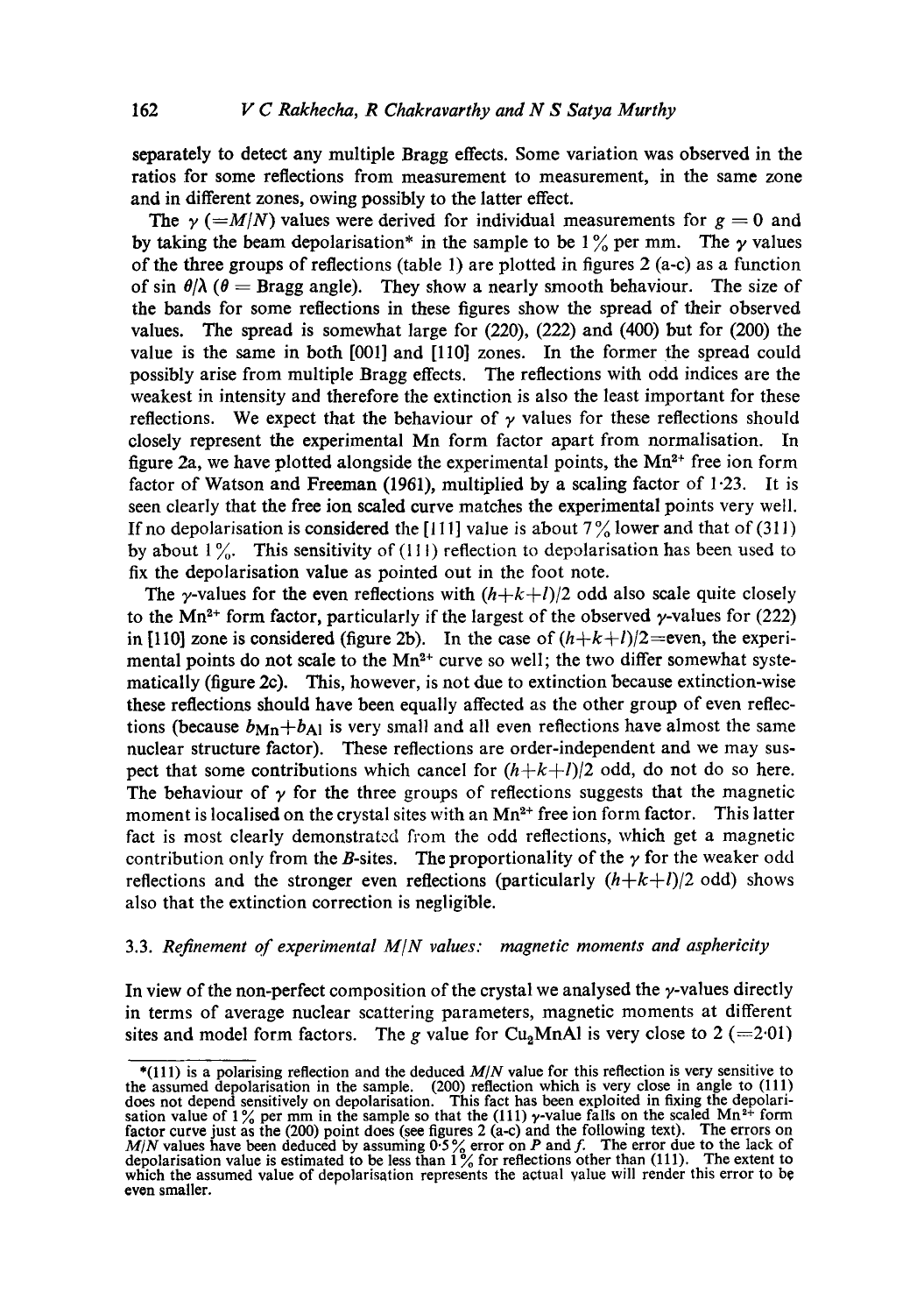

Figure 2.  $\gamma = M/N$  against sin  $\theta/\lambda$  for the three types of reflections. (a) odd reflections.

and the moment density can therefore be considered to be spin-only (Scott I962). We assumed the  $Mn^{2+}$  free ion form factor for the Mn-sites as argued before and also for the nominal Al-sites when Mn-atoms are presumed to go to these wrong sites due to disorder. For Cu-sites we used the form factor for  $Cu<sup>2+</sup>$  (by Watson) as taken from Menzinger *et al's* (1969) paper.

The asphericity of the Mn-site moment, as indicated from the  $\gamma$ -values in figures 2 (a-c) has been considered in a pure (octahedral) crystal field. The Mn-site form factor is assumed as (Weiss and Freeman 1959).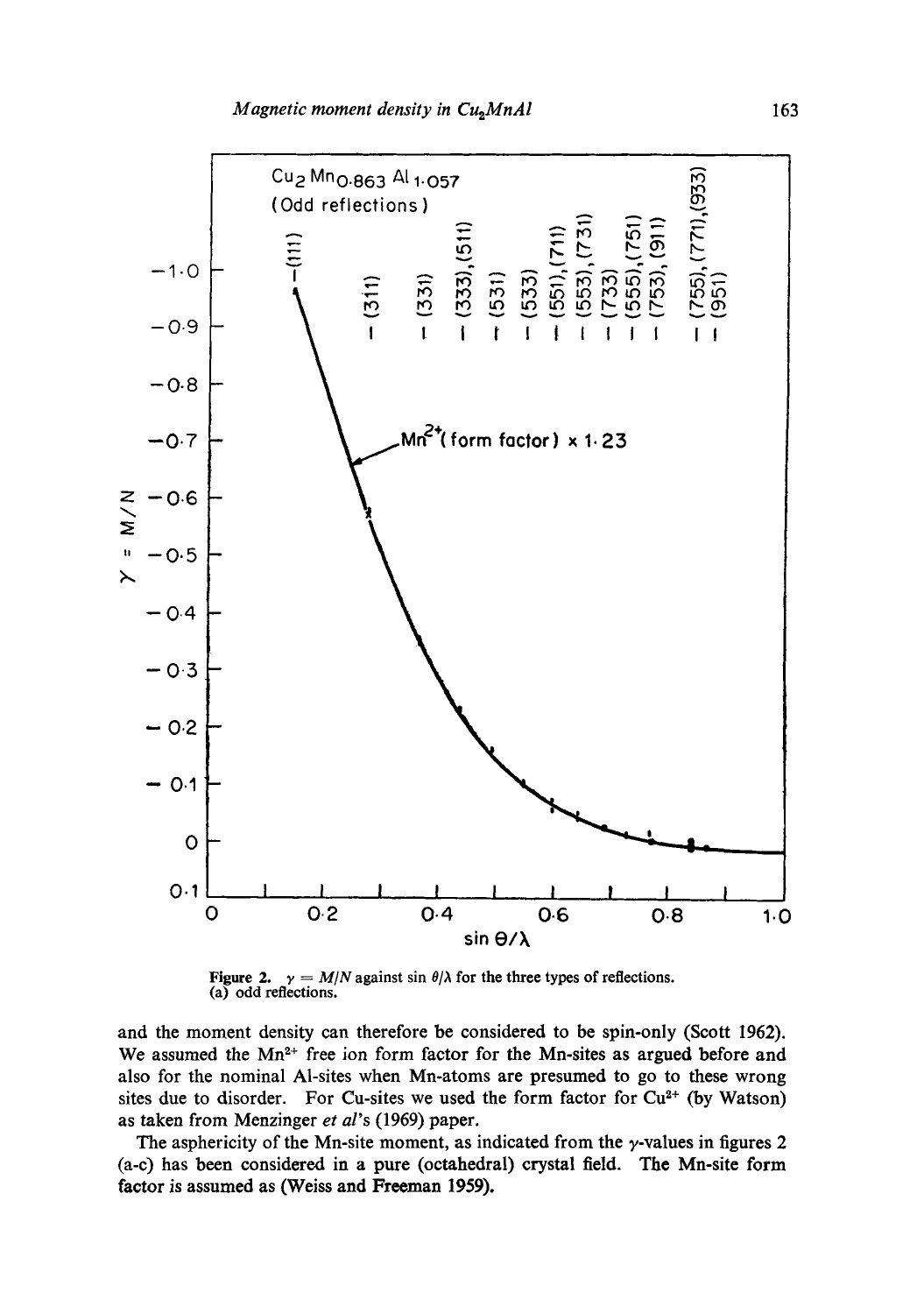

Figure 2 (b). Even reflections with  $(h+k+l)/2$  odd.

$$
f(K) \equiv f(hkl) = \langle j_0(K) \rangle + \epsilon (2.5 A(hkl)) \langle j_4(K) \rangle \tag{3}
$$

$$
A(hkl) = \frac{h^4 + k^4 + l^4 - 3(h^2k^2 + k^2l^2 + h^2l^2)}{(h^2 + k^2 + l^2)^2}
$$
\n<sup>(4)</sup>

$$
\langle jn(K) \rangle = \int_0^\infty jn(Kr) \, R^2(r) \, r^2 \, dr \tag{5}
$$

$$
K=4\pi\sin\theta/\lambda\tag{6}
$$

 $\epsilon$  represents the excess of population of unpaired 3d electrons in  $E_g$  orbitals, i.e. the fractional populations in  $E_g$  and  $T_{2g}$  states respectively are ( $\epsilon + 0.4$ ) and ( $0.6 - \epsilon$ ). The  $j_n$ 's are the spherical Bessel functions. The Bessel radial integrals  $\langle j_0(K) \rangle$  and  $\langle j_4(K) \rangle$  appropriate to Mn<sup>2+</sup> ions were used in the analysis. *R(r)* is the radial part of 3d electron wave function.

For the purpose of refinement a single value of  $\gamma$  for each reflection was arrived at from consideration of confidence in individual measurements or by averaging the set of  $\gamma$ -values for any reflection. The weights for the observations were taken as the inverse square of estimated errors. The nuclear parameters were taken as deduced from unpolarised neutron measurements. Moments on all the three sites, as well as the asymmetry parameter  $\epsilon$  were varied. The results are summarised below. The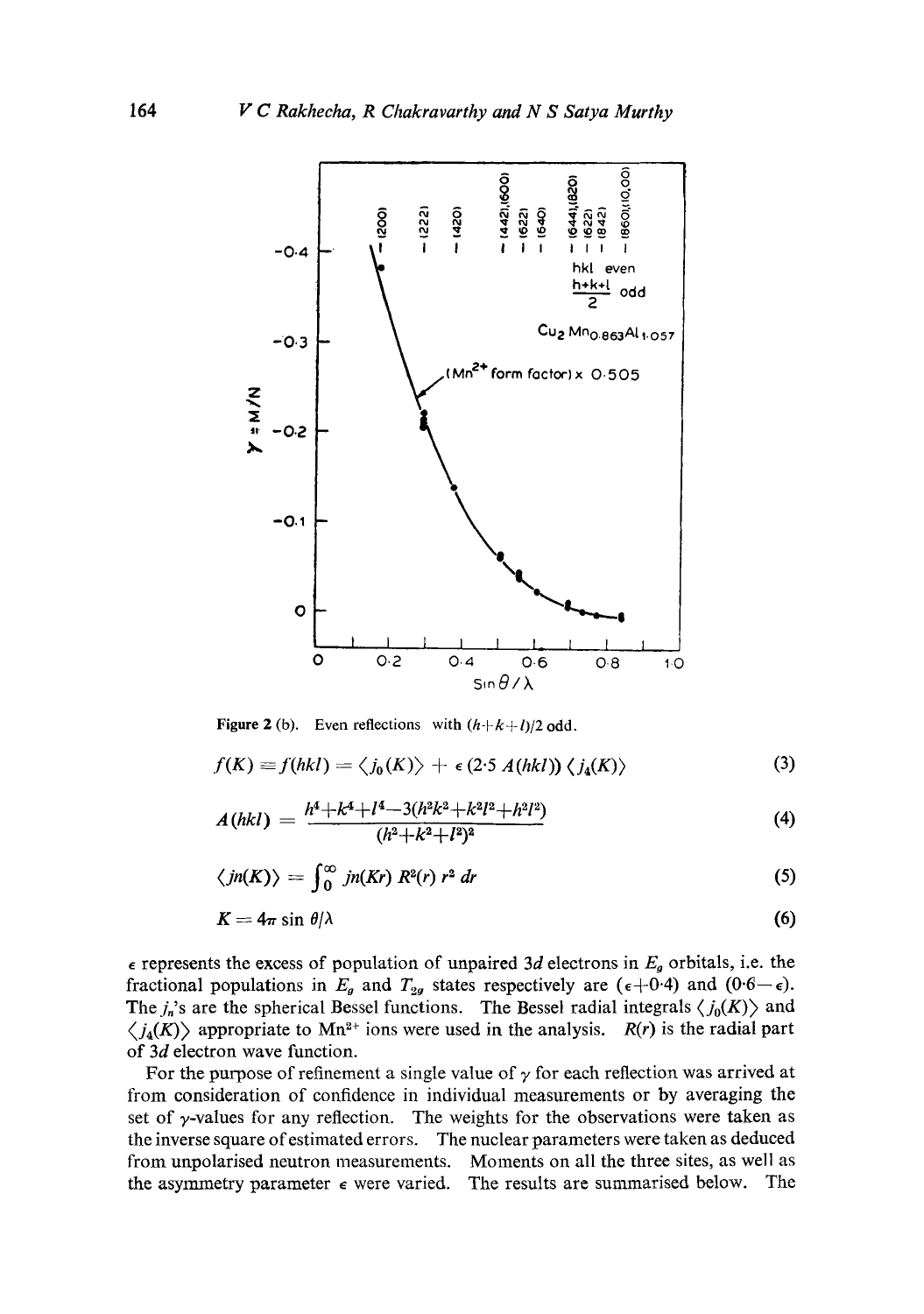

Figure 2 (c). Even reflections with  $(h+k+l)/2$  even. Scaled Mn<sup>2+</sup> free ion form factor is plotted for comparison in each case.

net total localised moment per formula unit as obtained from the refined moment values is also shown.

$$
\langle \mu_{\text{Cu}} \rangle = 0.03 \pm 0.02 \quad \mu_B
$$
\n
$$
\langle \mu_{\text{Al}} \rangle = -0.06 \pm 0.03 \quad \mu_B
$$
\n
$$
\langle \mu_{\text{Mn}} \rangle = 2.87 \pm 0.05 \quad \mu_B
$$
\n
$$
\epsilon = 0.035 \pm 0.006
$$
\nNet local moment = 2.87 ± 0.13  $\mu_B$ . (7)

The net localised moment value of 2.87  $\mu_B$  is very close to the saturation magnetisation value of 2.89  $\mu_B$  per formula unit at room temperature. This shows that the diffuse conduction electron polarisation in the sample, if any, is small. The moment on each Mn atom can be calculated from the known composition of the sample to be 3.3  $\mu_B$ .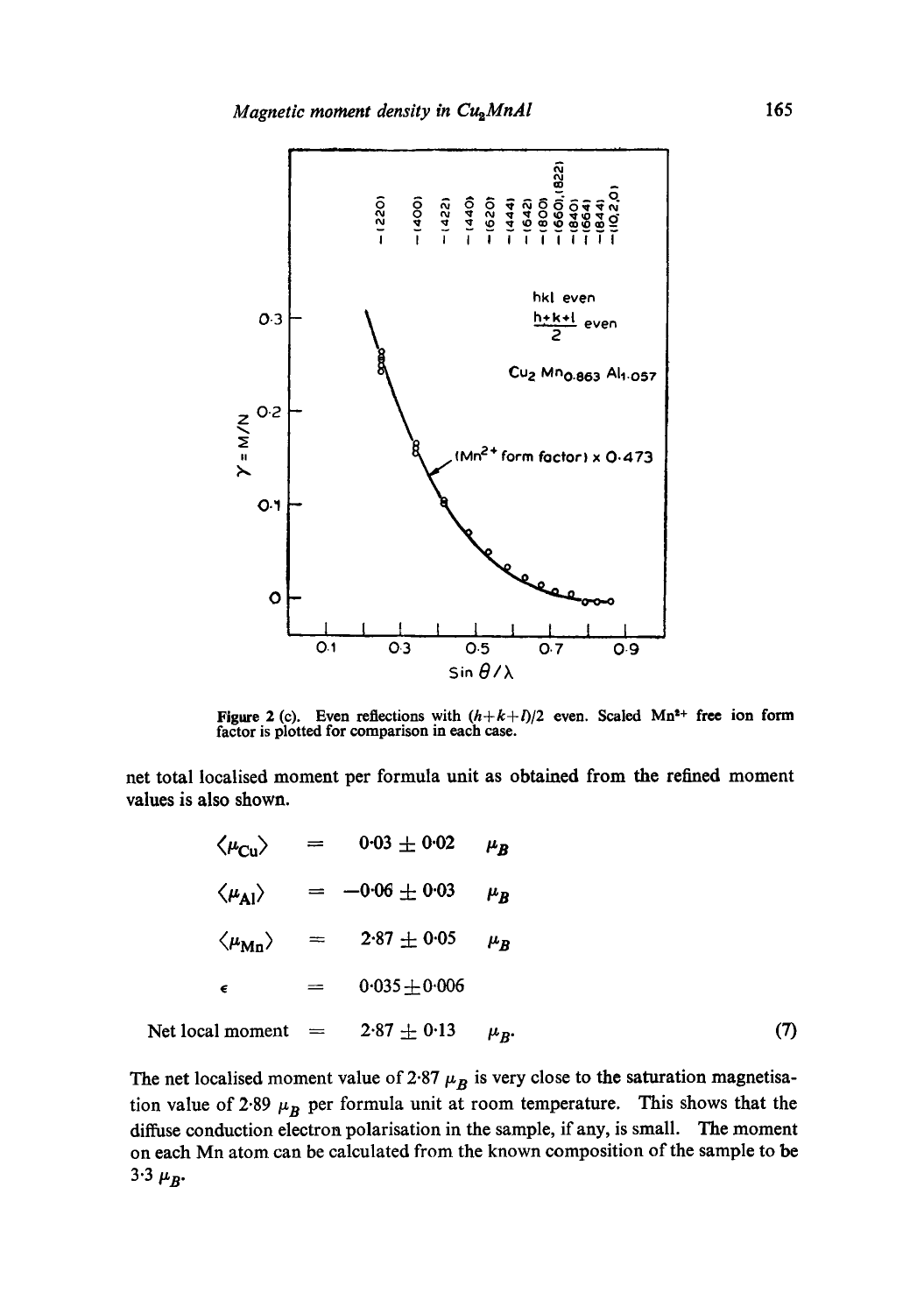| Reflection<br>type | hkl    | M(hkl)<br>(obs) | M(hkl)<br>(calc) | Fractional<br>error on<br>$\gamma = (M/N)$ |
|--------------------|--------|-----------------|------------------|--------------------------------------------|
| 1                  | 111    | 2.478           | 2-514            | 0.08                                       |
|                    | 311    | 1.492           | 1.470            | 0.02                                       |
|                    | 331    | 0.905           | 0.912            | 0:01                                       |
|                    | 333    | 0.596           | 0.583            | $0 - 02$                                   |
|                    | 511    | 0.598           | 0.607            | 0.01                                       |
|                    | 531    | 0.410           | 0-391            | $0 - 02$                                   |
|                    | 533    | 0.250           | 0.250            | 0.04                                       |
|                    | 711    | 0.188           | 0.190            | 0.05                                       |
|                    | 551    | 0.151           | 0.163            | 0.05                                       |
|                    | 553    | 0.099           | 0.095            | $0 - 09$                                   |
|                    | 731    | 0.128           | 0.115            | $0 - 07$                                   |
|                    | 733    | 0.065           | 0.062            | 0.18                                       |
|                    | 751    | 0.037           | 0.028            | 0.24                                       |
|                    | 555    | 0.030           | 0.015            | $0 - 44$                                   |
|                    | 753    | 0:001           | 0.000            | $5-10$                                     |
|                    | 911    | 0.036           | 0.031            | 0.39                                       |
|                    | 755    | –0∙038          | —0∙033           | 0-25                                       |
|                    | 771    | $-0.017$        | $-0.025$         | $1 - 30$                                   |
|                    | 933    | 0:011           | —0∙014           | 0.70                                       |
|                    | 951    | -0•023          | —0∙026           | 0.46                                       |
| 11                 | 200    | 2.186           | 2.183            | 0.01                                       |
|                    | 222    | 1.216           | 1.268            | 0-01                                       |
|                    | 420    | 0.788           | 0.793            | 0.01                                       |
|                    | 600    | 0.359           | 0.357            | $0 - 02$                                   |
|                    | 442    | 0.345           | 0.323            | 0.02                                       |
|                    | 622    | 0.238           | 0.222            | 0.05                                       |
|                    | 640    | 0.139           | 0.137            | $0 - 08$                                   |
|                    | 644    | 0.044           | 0.033            | 0.23                                       |
|                    | 820    | 0.058           | 0.065            | 0.22                                       |
|                    | 662    | 0.008           | 0.011            | 1.25                                       |
|                    | 842    | 0.007           | 0:002            | 1.01                                       |
|                    | 860    | $-0.037$        | -0∙027           | 0.51                                       |
|                    | 10,0,0 | 0.002           | 0:001            | $1 - 00$                                   |
| Ш                  | 220    | 1.659           | 1.734            | 0.01                                       |
|                    | 400    | 1:012           | 1.070            | 0.02                                       |
|                    | 422    | 0.646           | 0.671            | 0.02                                       |
|                    | 440    | 0.441           | 0.437            | 0.02                                       |
|                    | 620    | 0.319           | 0.305            | 0.03                                       |
|                    | 444    | 0.212           | 0.175            | $0 - 06$                                   |
|                    | 642    | 0.147           | 0.116            | 0.08                                       |
|                    | 800    | 0.093           | 0.099            | 0.11                                       |
|                    | 660    | 0.050           | 0.033            | 0.30                                       |
|                    | 822    | 0.058           | 0.051            | 0.21                                       |
|                    | 840    | 0.025           | 0.019            | 1.52                                       |
|                    | 664    | $-0.021$        | -0.018           | 0-52<br>0.83                               |
|                    | 844    | —0∙021          | -0.022           | 0.71                                       |
|                    | 10,2,0 | −0.016          | -0∙006           |                                            |

Table 2. Experimental magnetic structure amplitudes compared with the values calculated from refined parameters. The estimated fractional error on  $\gamma$  is also shown.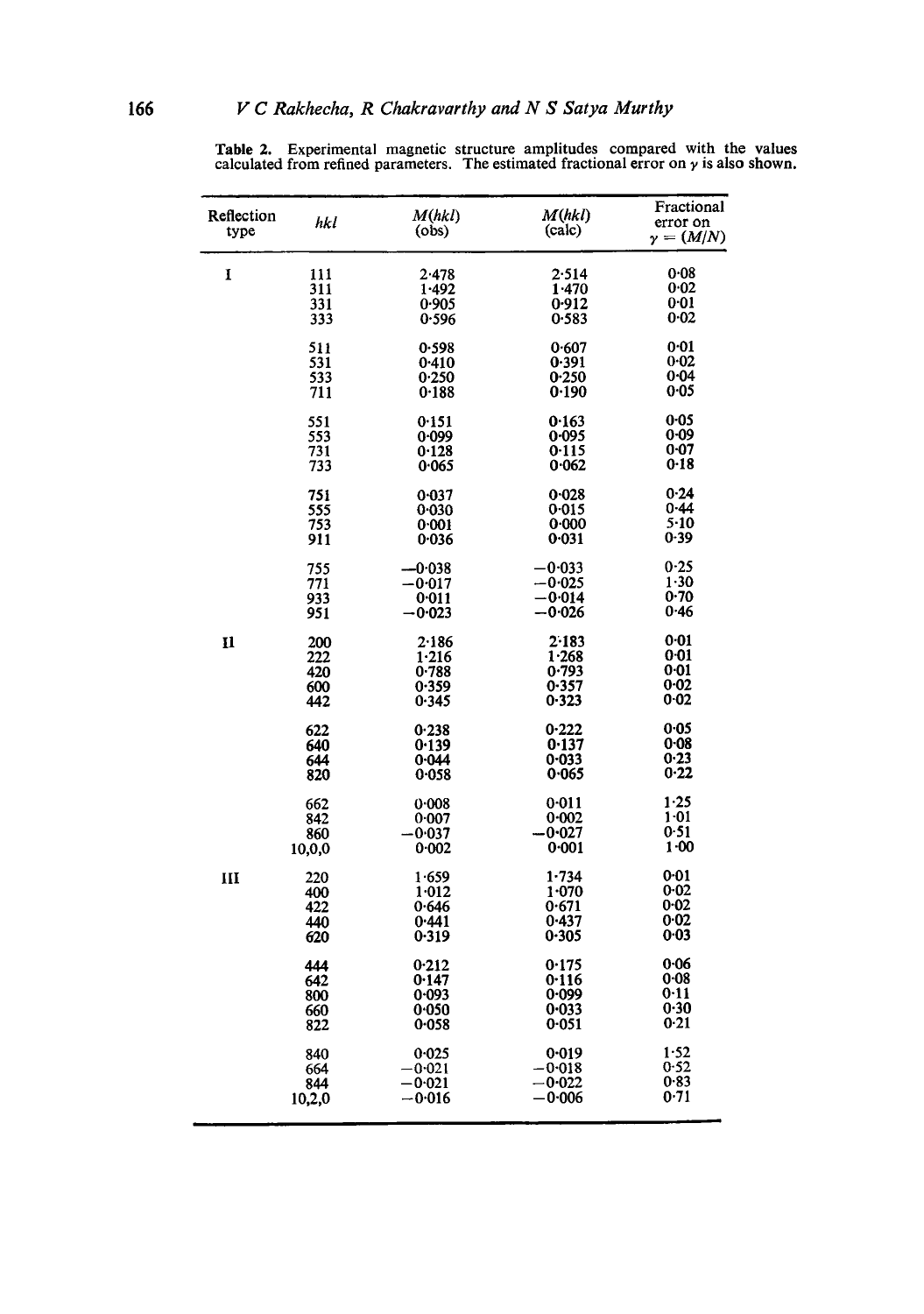

Figure 3. Comparison of observed and calculated (fitted) M-values for odd reflec**tions.** 

# **3.4.** *Comparison of calculated and observed M-values*

**In table 2 we compare the calculated (from fitted parameters) and the observed values of magnetic structure amplitudes for all reflections except (111) which was excluded from refinement because of its large sensitivity to the depolarisation correction. M(obs) and M(calc) are obtained by** 

**P...--4**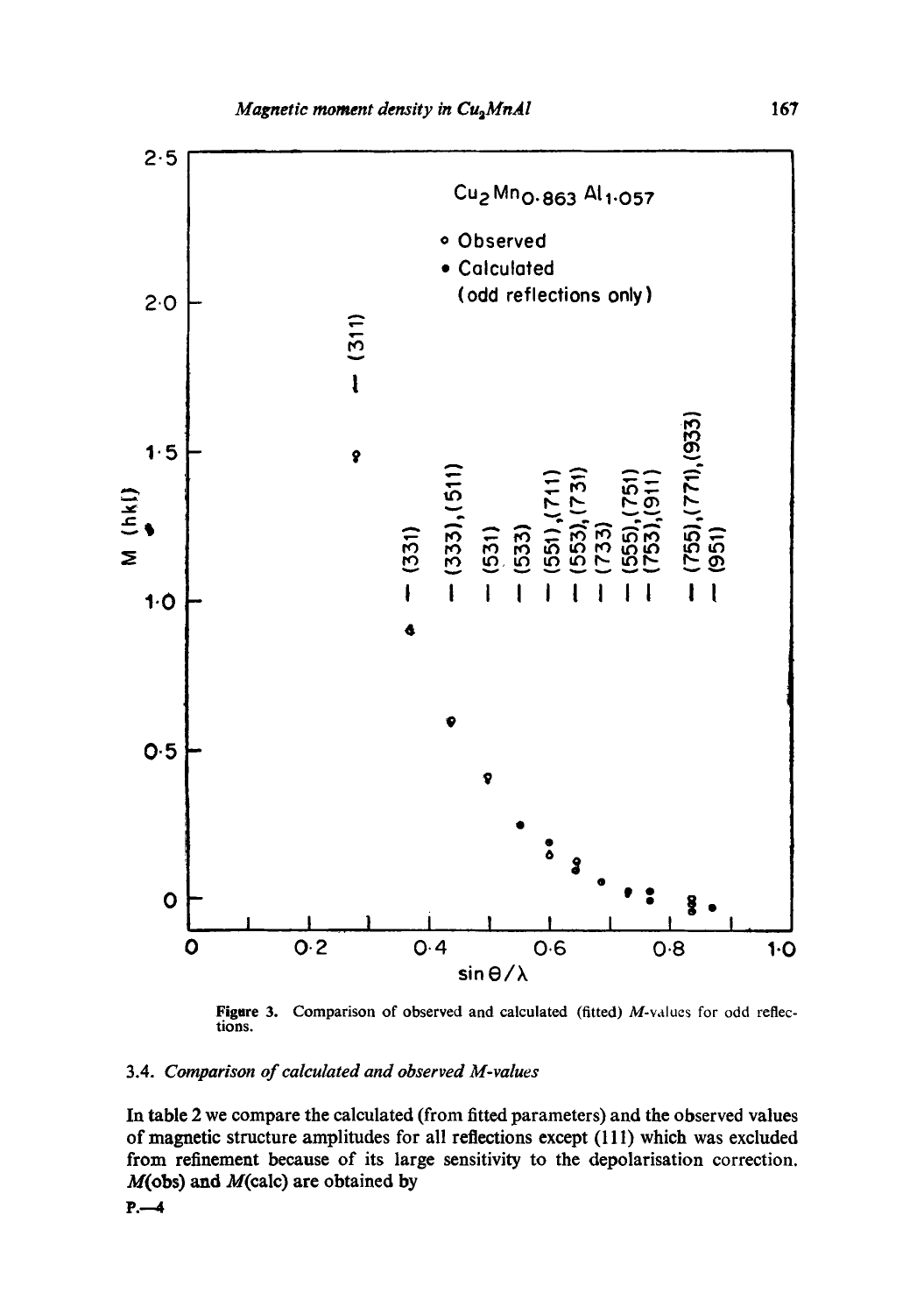| Sl. No.                                    | $h_1k_1l_1$ | $h_2k_2l_2$ | $M_1-M_2$<br>(calc)  | $M_1 - M_2$<br>(obs) |
|--------------------------------------------|-------------|-------------|----------------------|----------------------|
|                                            | 333         | 511         | $-0.024$             | $-0.002$             |
|                                            | 711<br>553  | 551<br>731  | $+0.027$<br>$-0.020$ | $+0.037$<br>$-0.029$ |
| $\begin{array}{c} 2 \\ 3 \\ 4 \end{array}$ | 751         | 555         | $+0.013$             | $+0.007$             |
|                                            |             |             |                      |                      |
| 5                                          | 753         | 911         | $-0.031$             | $-0.035$             |
| $\frac{6}{7}$                              | 755         | 771         | $-0.008$             | $-0.021$             |
|                                            | 771         | 933         | $-0.011$             | $-0.028$             |
|                                            | 755         | 933         | $-0.019$             | $-0.049$             |
| 9                                          | 600         | 442         | $+0.034$             | $+0.014$             |
| 10                                         | 644         | 820         | $-0.032$             | $-0.014$             |
| 11                                         | 860         | 10, 0, 0    | $-0.028$             | $-0.039$             |
| 12                                         | 660         | 822         | $-0.018$             | $-0.008$             |

**Table** 3. Comparison of observed and calculated difference in M-values of pair of reflections with the same Bragg angle.

 $M$  (obs) =  $\gamma$  (obs)  $\times$  *N(hkl)*  $M(\text{calc}) = \gamma(\text{calc}) \times N(hkl)$ 

We plot in figure 3 these values for the odd reflections only. The agreement between the observed and the calculated values is seen to be good.

The differences in the M values of pairs of reflections at the same angle, both calculated and observed are shown in table 3. The two agree in sign in all cases though not in magnitude. This analysis thus shows that there is a small asphericity present in the moment distribution contrary to the conclusion of Takata (1965). The estimated populations of electrons in the  $E_g$  and  $T_{2g}$  orbitals are:  $E_g$ : 43.5%,  $T_{2g}$ : 56.5% as shown in the previous section.

#### **4. Conclusions**

(i) The magnetic moment in  $Cu<sub>2</sub>MnAl$  is principally due to Mn atoms and the corresponding form factor is like that of a  $Mn^{2+}$  free ion. A similar result was obtained by previous workers and also by Ishikawa *et al* (1976) in another Heusler alloy Pd<sub>a</sub>MnSn. The moment on each Mn is determined to be  $3.3\mu_B$ . The present sample is deficient in Mn but this apparently has no appreciable effect on the Mn moment when compared with the value of  $3.2\mu_B$  in fully stoichiometric samples (Takata 1965; Felcher *et al* 1963). The value obtained by Forsyth (1963) is apparently lower.

(ii) A small asphericity in the magnetic moment density on Mn sites has been inferred from the present study for the first time, which is consistent with about  $3\%$ excess of 3d electrons in  $E_g$  states  $(d_{x^2-y^2}, d_{z^2})$  as compared to the spherical distribution  $(E_{g}: T_{2g} = 2 : 3)$ .

(iii) There is some evidence from the least squares refinement of *M/N* values that Cu sites have a slight *positive* moment. The magnitude, however, is extremely small and subject to an error of  $\sim 0.1\mu_B$ . Ishikawa *et al* (1976) had observed a small